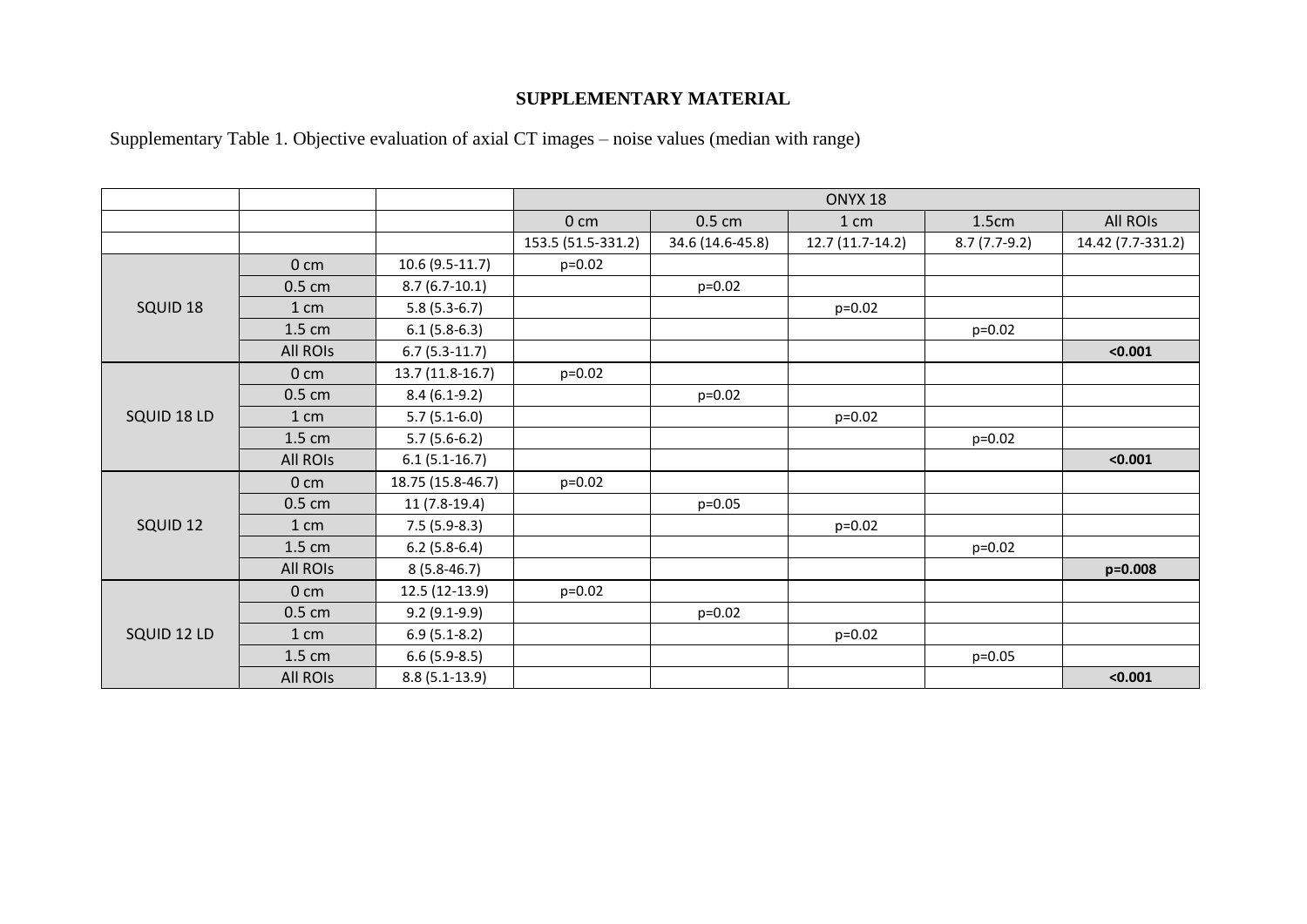| Supplementary Table 2. Objective evaluation of axial CT images - HU range values (median with range) |  |  |  |  |  |  |
|------------------------------------------------------------------------------------------------------|--|--|--|--|--|--|
|                                                                                                      |  |  |  |  |  |  |

. The contract of the contract  $\mathcal{L}_\text{c}$ 

|             |                  |                 | ONYX <sub>18</sub> |                  |            |            |              |
|-------------|------------------|-----------------|--------------------|------------------|------------|------------|--------------|
|             |                  |                 | 0 <sub>cm</sub>    | $0.5 \text{ cm}$ | 1 cm       | 1.5cm      | All ROIs     |
|             |                  |                 | 907.5 (280-1288)   | 192.5 (91-212)   | 62 (55-93) | 39 (35-51) | 92 (35-1288) |
|             | 0 <sub>cm</sub>  | 53.5 (46-64)    | $p=0.02$           |                  |            |            |              |
|             | $0.5 \text{ cm}$ | 39 (32-47)      |                    | $p=0.02$         |            |            |              |
| SQUID 18    | 1 cm             | 28.5 (26-41)    |                    |                  | $p=0.02$   |            |              |
|             | $1.5 \text{ cm}$ | 31.5 (31-34)    |                    |                  |            | $p=0.02$   |              |
|             | All ROIs         | 35 (26-64)      |                    |                  |            |            | < 0.001      |
|             | 0 <sub>cm</sub>  | 72 (68-85)      | $p=0.02$           |                  |            |            |              |
|             | $0.5 \text{ cm}$ | 41 (37-45)      |                    | $p=0.02$         |            |            |              |
| SQUID 18 LD | 1 cm             | 29.5 (24-35)    |                    |                  | $p=0.02$   |            |              |
|             | $1.5 \text{ cm}$ | 31 (28-32)      |                    |                  |            | $p=0.02$   |              |
|             | All ROIs         | 36 (24-85)      |                    |                  |            |            | < 0.001      |
|             | 0 <sub>cm</sub>  | 115.5 (100-281) | $p=0.05$           |                  |            |            |              |
|             | $0.5 \text{ cm}$ | 63 (42-84)      |                    | $p=0.02$         |            |            |              |
| SQUID 12    | 1 cm             | 40 (30-44)      |                    |                  | $p=0.02$   |            |              |
|             | $1.5 \text{ cm}$ | 34.5 (29-37)    |                    |                  |            | $p=0.3$    |              |
|             | <b>All ROIS</b>  | 43.5 (29-281)   |                    |                  |            |            | $p=0.02$     |
|             | 0 <sub>cm</sub>  | 71 (64-78)      | $p=0.02$           |                  |            |            |              |
|             | $0.5 \text{ cm}$ | 47.5 (44-51)    |                    | $p=0.02$         |            |            |              |
| SQUID 12 LD | 1 cm             | 38.5 (29-47)    |                    |                  | $p=0.02$   |            |              |
|             | $1.5 \text{ cm}$ | 36 (28-52)      |                    |                  |            | $p=0.06$   |              |
|             | All ROIs         | 46.5 (28-78)    |                    |                  |            |            | p=0.003      |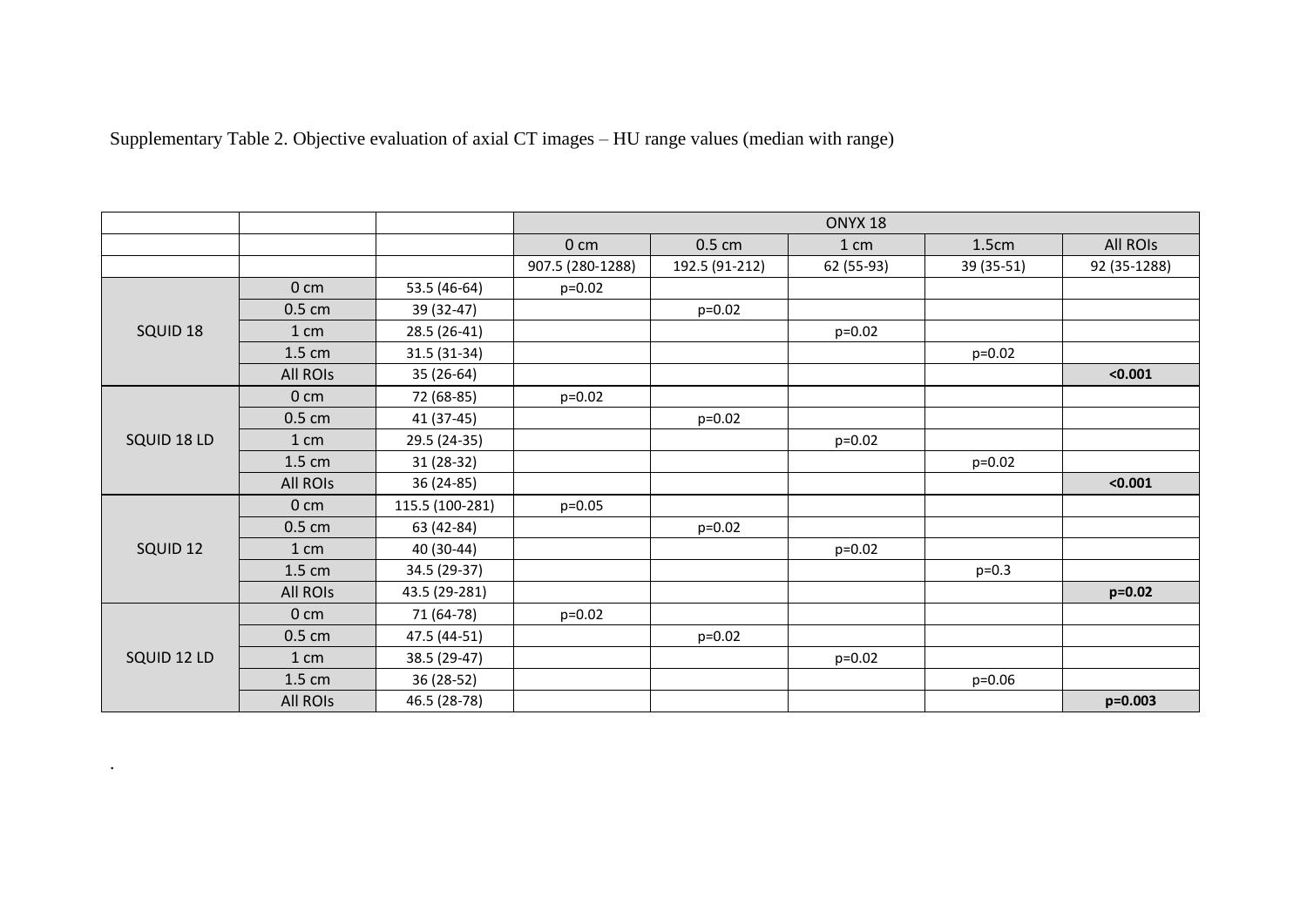| Supplementary Table 3. Objective evaluation of axial flat panel CT images – noise values (median with range) |  |  |  |
|--------------------------------------------------------------------------------------------------------------|--|--|--|
|                                                                                                              |  |  |  |

|             |                    |                   | ONYX <sub>18</sub> |                    |                  |                   |                   |
|-------------|--------------------|-------------------|--------------------|--------------------|------------------|-------------------|-------------------|
|             |                    |                   | 0 <sub>cm</sub>    | $0.5 \text{ cm}$   | 1 cm             | 1.5cm             | All ROIs          |
|             |                    |                   | 141.7 (94.2-254.9) | 110.5 (88.4-132.6) | 81.95 (66-136.3) | 71.3 (65.5-113.5) | 98.7 (65.5-254.9) |
|             | 0 <sub>cm</sub>    | 47.7 (37.3-51.8)  | $p=0.02$           |                    |                  |                   |                   |
|             | $0.5 \text{ cm}$   | 38.6 (29.5-44.5)  |                    | $p=0.02$           |                  |                   |                   |
| SQUID 18    | $1 \, \mathrm{cm}$ | 31.6 (26-34.2)    |                    |                    | $p=0.02$         |                   |                   |
|             | 1.5 cm             | 26.9 (25.2-34.6)  |                    |                    |                  | $p=0.02$          |                   |
|             | All ROIs           | 34.7 (25.2-48.1)  |                    |                    |                  |                   | < 0.001           |
|             | 0 <sub>cm</sub>    | 41.7 (35.3-57.1)  | $p=0.02$           |                    |                  |                   |                   |
|             | $0.5 \text{ cm}$   | 32.5 (23.8-39.4)  |                    | $p=0.02$           |                  |                   |                   |
| SQUID 18 LD | 1 cm               | 30.4 (27.3-33.2)  |                    |                    | $p=0.02$         |                   |                   |
|             | 1.5 cm             | 27.3 (27.2-31)    |                    |                    |                  | $p=0.02$          |                   |
|             | All ROIs           | 31.9 (23.8-57.1)  |                    |                    |                  |                   | < 0.001           |
|             | 0 <sub>cm</sub>    | 84.1 (47.3-144.4) | $p=0.05$           |                    |                  |                   |                   |
|             | $0.5 \text{ cm}$   | 56.5 (43-92.9)    |                    | $p=0.05$           |                  |                   |                   |
| SQUID 12    | 1 cm               | 43.8 (32.5-70)    |                    |                    | $p=0.05$         |                   |                   |
|             | 1.5 cm             | 40.2 (27.3-58.5)  |                    |                    |                  | $p=0.02$          |                   |
|             | <b>All ROIS</b>    | 51 (27.3-144.4)   |                    |                    |                  |                   | < 0.001           |
|             | 0 <sub>cm</sub>    | 48.8 (40-56.3)    | $p=0.02$           |                    |                  |                   |                   |
|             | $0.5 \text{ cm}$   | 46.1 (39.3-52.4)  |                    | $p=0.02$           |                  |                   |                   |
| SQUID 12 LD | 1 cm               | 40 (35.5-52.8)    |                    |                    | $p=0.02$         |                   |                   |
|             | 1.5 cm             | 32.9 (29.4-37.9)  |                    |                    |                  | $p=0.02$          |                   |
|             | <b>All ROIS</b>    | 40.7 (29.4-56.3)  |                    |                    |                  |                   | < 0.001           |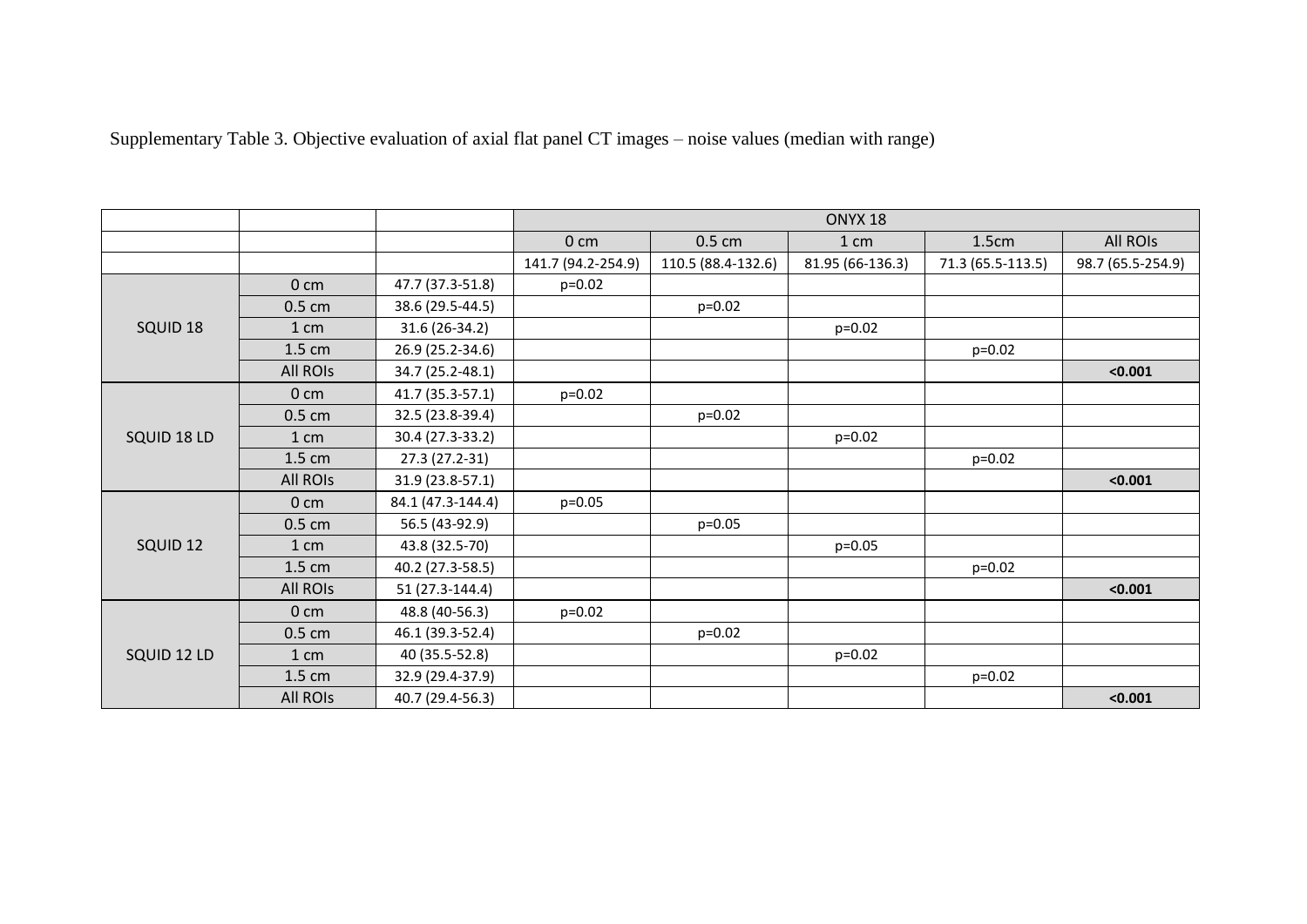|                     |                  |                 |                 |               | ONYX <sub>18</sub> |                 |                |
|---------------------|------------------|-----------------|-----------------|---------------|--------------------|-----------------|----------------|
|                     |                  |                 | 0 <sub>cm</sub> | $0.5$ cm      | 1 cm               | 1.5cm           | All ROIS       |
|                     |                  |                 | 855 (551-1319)  | 524 (429-719) | 397 (320-637)      | 336.5 (314-485) | 469 (314-1319) |
|                     | 0 <sub>cm</sub>  | 275 (246-314)   | $p=0.02$        |               |                    |                 |                |
|                     | $0.5 \text{ cm}$ | 204 (174-289)   |                 | p=0.02        |                    |                 |                |
| SQUID 18            | 1 cm             | 175 (139-188)   |                 |               | $p=0.02$           |                 |                |
|                     | $1.5 \text{ cm}$ | 155.5 (131-177) |                 |               |                    | $p=0.02$        |                |
|                     | All ROIs         | 182.5 (131-314) |                 |               |                    |                 | < 0.001        |
|                     | 0 <sub>cm</sub>  | 225 (189-321)   | $p=0.02$        |               |                    |                 |                |
|                     | $0.5 \text{ cm}$ | 176 (145-221)   |                 | $p=0.02$      |                    |                 |                |
| SQUID 18 LD         | 1 cm             | 155 (145-202)   |                 |               | $p=0.02$           |                 |                |
|                     | $1.5 \text{ cm}$ | 152 (140-176)   |                 |               |                    | $p=0.02$        |                |
|                     | All ROIs         | 173.5 (140-321) |                 |               |                    |                 | < 0.001        |
|                     | 0 <sub>cm</sub>  | 416 (232-817)   | $p=0.05$        |               |                    |                 |                |
|                     | $0.5 \text{ cm}$ | 277.5 (201-447) |                 | $p = 0.05$    |                    |                 |                |
| SQUID <sub>12</sub> | 1 cm             | 262 (171-328)   |                 |               | $p=0.05$           |                 |                |
|                     | $1.5 \text{ cm}$ | 217.5 (141-291) |                 |               |                    | $p=0.02$        |                |
|                     | All ROIs         | 270 (141-817)   |                 |               |                    |                 | < 0.001        |
|                     | 0 <sub>cm</sub>  | 270.5 (221-308) | $p=0.02$        |               |                    |                 |                |
|                     | $0.5 \text{ cm}$ | 240 (205-287)   |                 | p=0.02        |                    |                 |                |
| SQUID 12 LD         | 1 cm             | 241.5 (225-258) |                 |               | $p=0.02$           |                 |                |
|                     | $1.5 \text{ cm}$ | 194.5 (150-200) |                 |               |                    | $p=0.02$        |                |
|                     | All ROIs         | 229 (150-308)   |                 |               |                    |                 | < 0.001        |

Supplementary Table 4. Objective evaluation of axial flat panel CT images – HU range values (median with range)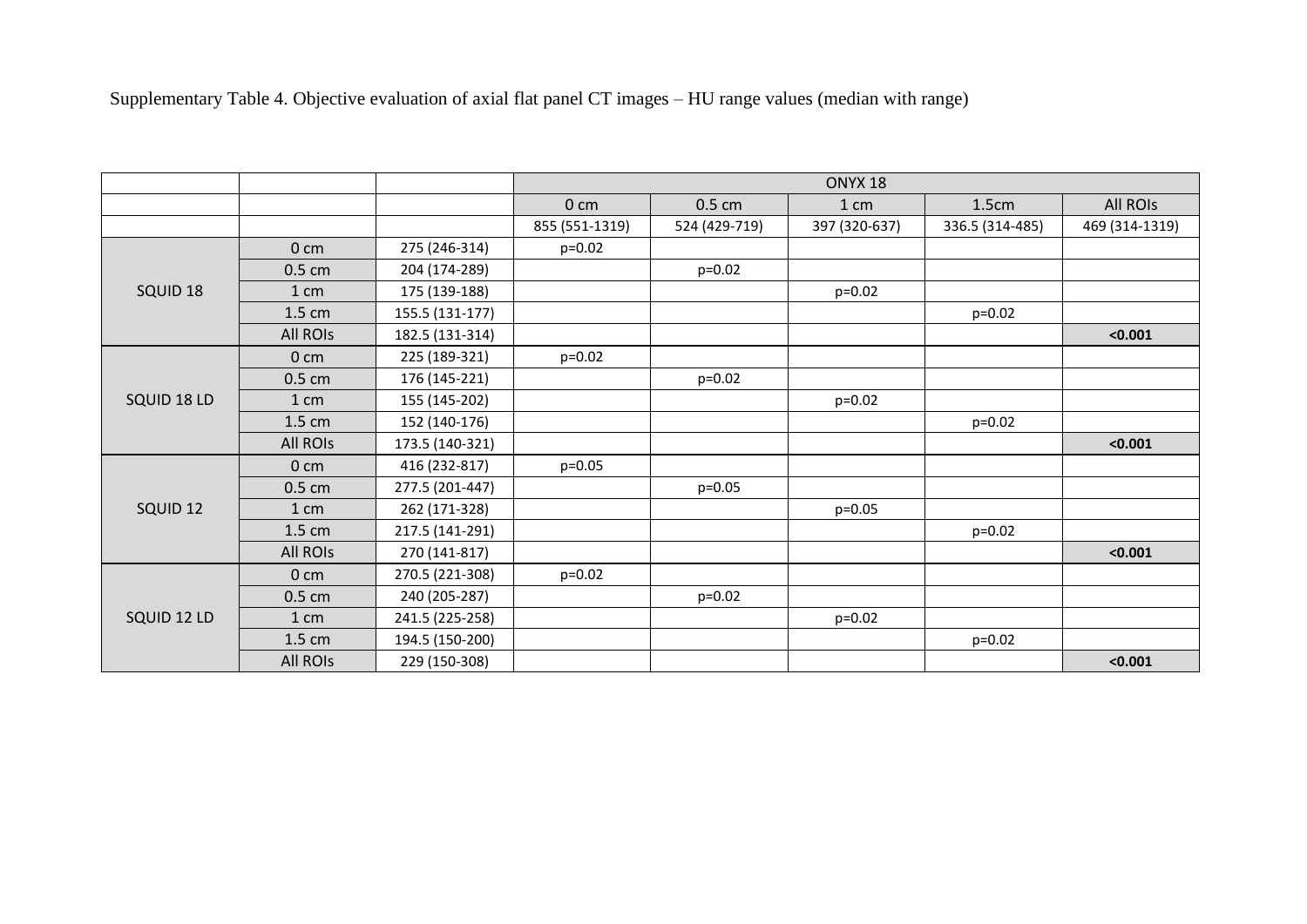Supplementary Table 5. Objective evaluation of longitudinal CT images – noise and HU range values (median with range)

|                     |              |                   | ONYX <sub>18</sub> |                 |
|---------------------|--------------|-------------------|--------------------|-----------------|
|                     |              |                   | <b>Noise</b>       | HU range        |
|                     |              |                   | 80.5 (56.5-87.8)   | 1187 (629-1471) |
| SQUID 18            | <b>Noise</b> | 18.25 (15.9-31.9) | $p=0.02$           |                 |
|                     | HU range     | 189 (142-381)     |                    | $p=0.02$        |
|                     | <b>Noise</b> | 13.05 (11.8-14.2) | $p=0.02$           |                 |
| SQUID 18 LD         | HU range     | 118 (97-119)      |                    | $p=0.02$        |
|                     | <b>Noise</b> | 23.75 (21.3-28.4) | $p=0.02$           |                 |
| SQUID <sub>12</sub> | HU range     | 243 (181-331)     |                    | $p=0.02$        |
| SQUID 12 LD         | <b>Noise</b> | 13 (10.8-19.1)    | $p=0.02$           |                 |
|                     | HU range     | 110 (102-223)     |                    | $p=0.02$        |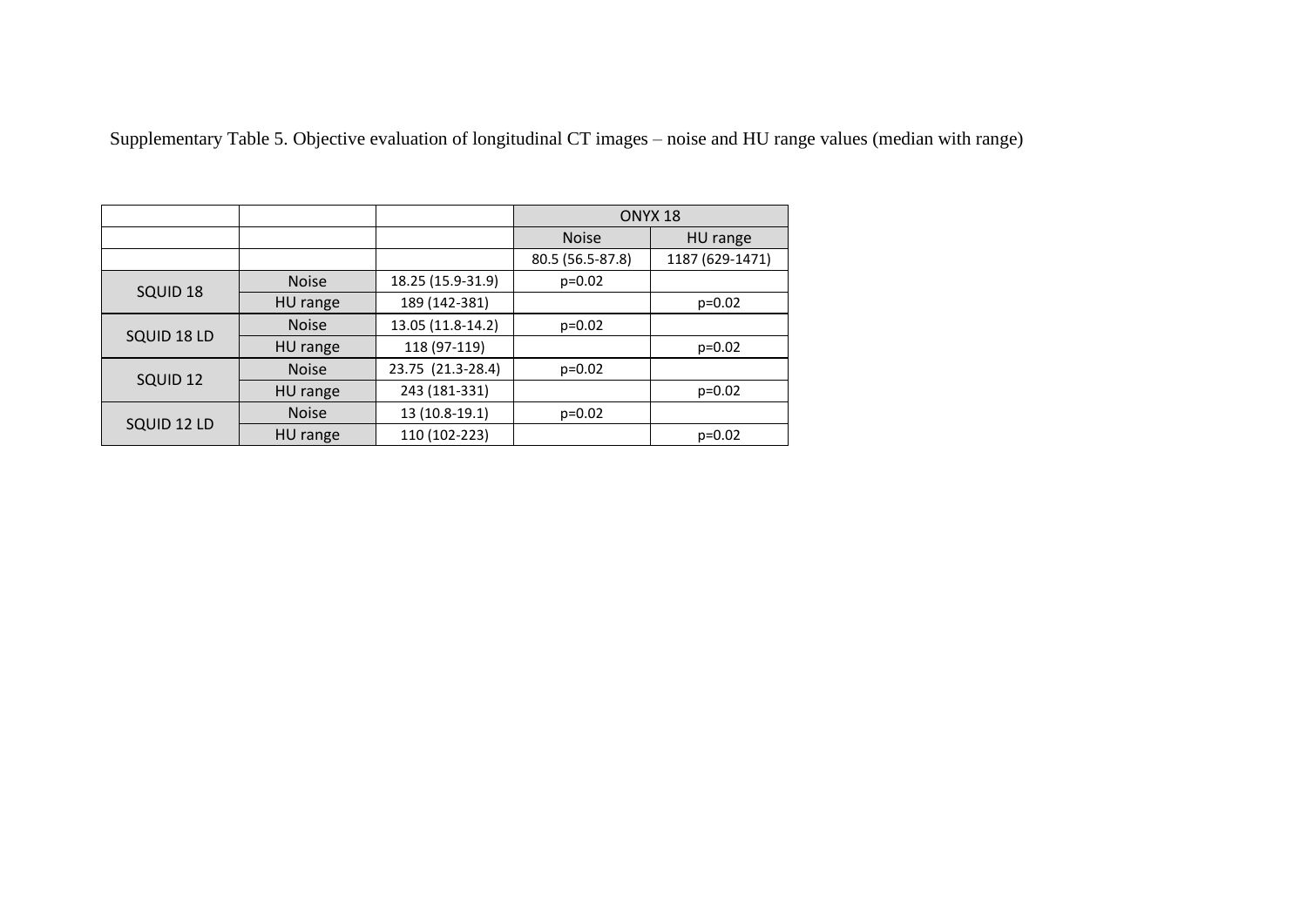Supplementary Table 6. Objective evaluation of longitudinal flat panel CT images – noise and HU range values (median with range)

|             |              |                   | ONYX <sub>18</sub> |                  |  |
|-------------|--------------|-------------------|--------------------|------------------|--|
|             |              |                   | <b>Noise</b>       | HU range         |  |
|             |              |                   | 195 (149.3-217.1)  | 1550 (1204-2639) |  |
| SQUID 18    | <b>Noise</b> | 73.6 (59.2-101.5) | $p=0.02$           |                  |  |
|             | HU range     | 770 (699-834)     |                    | $p=0.02$         |  |
|             | <b>Noise</b> | 38.2 (30.9-44)    | $p=0.02$           |                  |  |
| SQUID 18 LD | HU range     | 326.5 (252-407)   |                    | $p=0.02$         |  |
| SQUID 12    | <b>Noise</b> | 85.3 (56.3-106.4) | $p=0.02$           |                  |  |
|             | HU range     | 775.5 (668-884)   |                    | $p=0.02$         |  |
|             | <b>Noise</b> | 40.2 (36.7-45.6)  | $p=0.02$           |                  |  |
| SQUID 12 LD | HU range     | 273 (222-379)     |                    | $p=0.02$         |  |